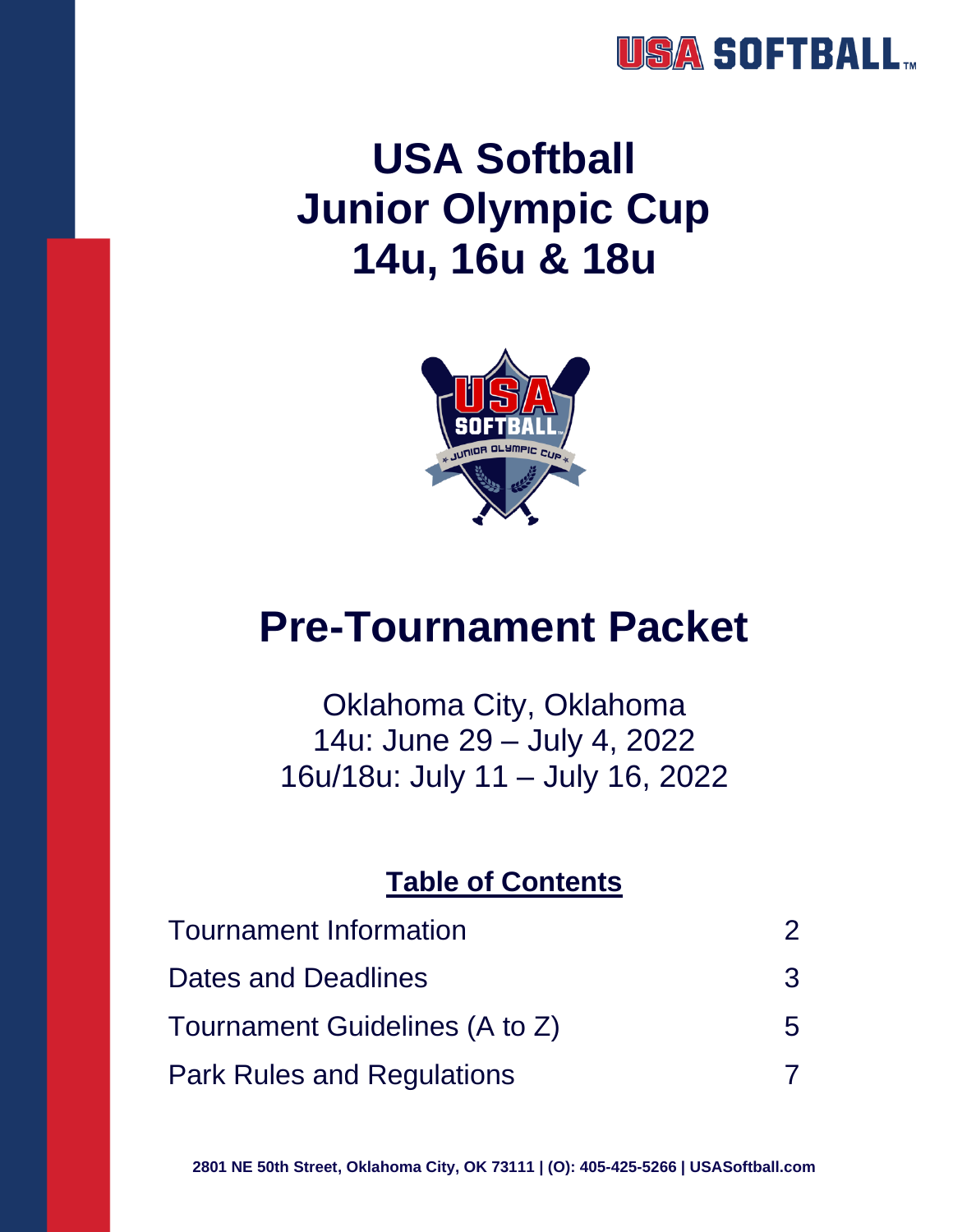## USA SOFTBALL.

## **Tournament Information Sheet**

| <b>Tournament Name:</b>     | USA Softball Junior Olympic Cup (14u, 16u & 18u)                                                                                                                                          |                                                                                            |
|-----------------------------|-------------------------------------------------------------------------------------------------------------------------------------------------------------------------------------------|--------------------------------------------------------------------------------------------|
| Location(s):                | Hall of Fame Complex<br>2801 NE 50th Street<br>Oklahoma City, OK 73111                                                                                                                    | <b>Wild Horse Park</b><br>1201 N Mustang Road<br>Mustang, OK 73064<br>(Only for 16u & 18u) |
| Dates:                      | 14u: 6/29 - 7/4, 2022<br>6/28 check-in day                                                                                                                                                | 16u/18u: 7/11-16, 2022<br>7/10 check-in day                                                |
| <b>Website:</b>             | <b>USA Softball Junior Olympic (JO) Cup</b>                                                                                                                                               |                                                                                            |
| <b>Entry Fee:</b>           | \$2,750 per team – Checks payable to 'USA Softball'<br>Pay online via Tournament USA Softball<br>Mail entry fee to Tournament Director (address below)<br>Pay by phone $-$ (405) 425-3424 |                                                                                            |
| <b>Tournament Format:</b>   | 5 Game Guarantee - 3 Pool Play into Double<br><b>Eliminiation Bracket</b><br>Pool Play placement will NOT affect Bracket Play.                                                            |                                                                                            |
| <b>Tournament Director:</b> | <b>Julie Whiteaker</b><br>2801 NE 50th Street<br>Oklahoma City, OK 73111<br>(405) 425-3446 (Office)<br>jwhiteaker@usasoftball.com                                                         |                                                                                            |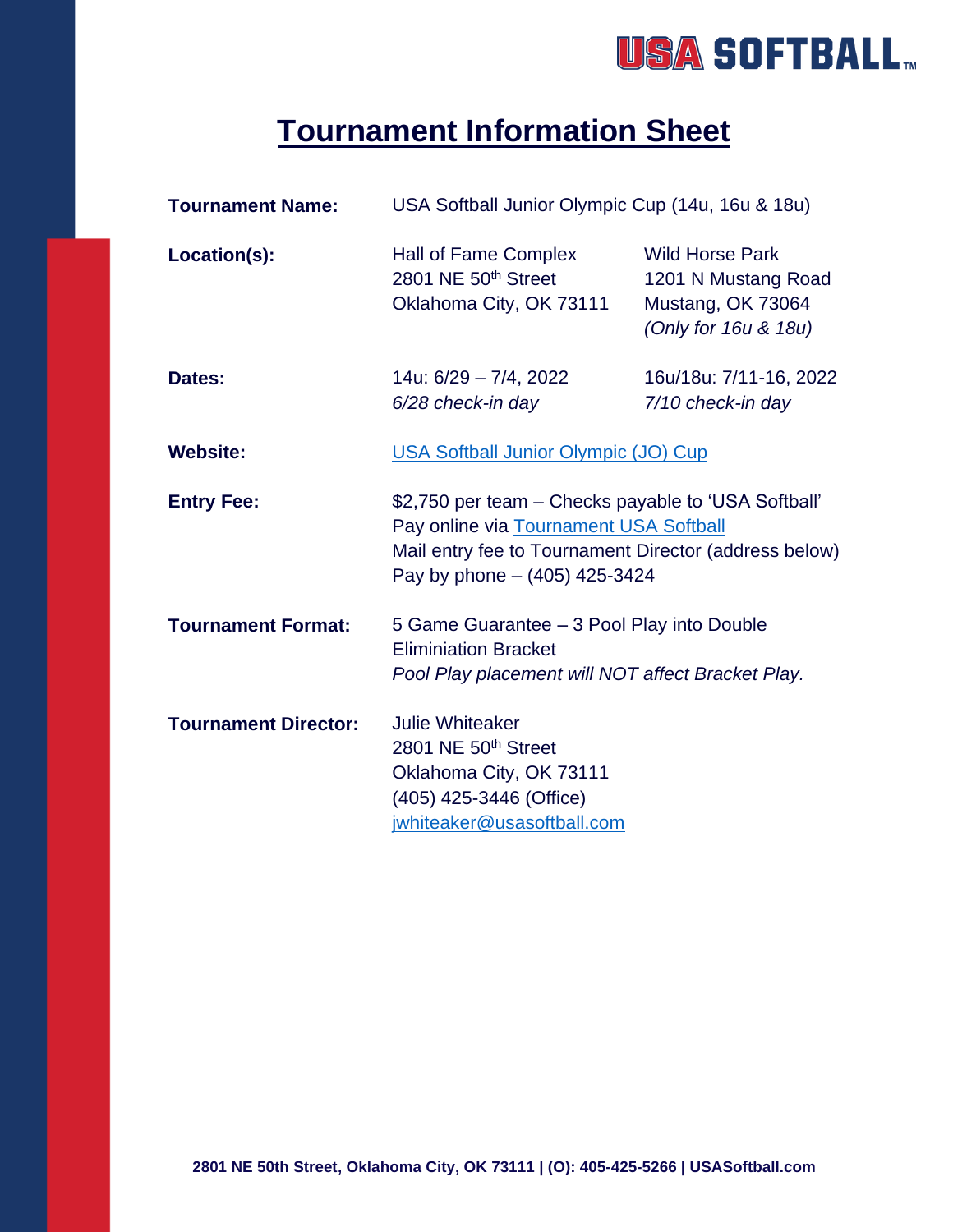## **USA SOFTBALL**

## **Dates and Deadlines**

| Friday, March 1 <sup>st</sup> : | Non-refundable deposit of \$1,000 due                                                                                                                                                                                                                                                        |
|---------------------------------|----------------------------------------------------------------------------------------------------------------------------------------------------------------------------------------------------------------------------------------------------------------------------------------------|
| Friday, May 6 <sup>th</sup> :   | Remaining entry fee equaling \$2,750 due                                                                                                                                                                                                                                                     |
| Friday, June 17th:              | All required items are due<br><b>Please send to Julie Whiteaker</b><br>Register USA Softball ID#<br>Proof of Insurance (equal to or greater than standards<br>required by USA Softball – see here)<br>Background Checks (all 18+ - see here)<br>SafeSport Certification (all 18+ - see here) |

*Every member of the coaching staff needs a Register USA Softball account where the highlighted requirements must be completed. The team administrator is responsible for attaching those individuals to the team ID#. [Help Link](https://registerusasoftball.com/Account/Docs.aspx)*

| Tuesday, June 28th:                 | 14u Team Check-In at Hall of Fame @ 12pm - 4pm<br>Every member of coaching staff $(18+)$ is required to check in<br>to verify Background Check and SafeSport requirements are<br>met. Proof of ID and Register USA Softball is needed to verify.<br>Players do not need to sign in.                                                                                      |
|-------------------------------------|--------------------------------------------------------------------------------------------------------------------------------------------------------------------------------------------------------------------------------------------------------------------------------------------------------------------------------------------------------------------------|
| Tuesday, June 28th:                 | 14u Bat Testing at <b>Hall of Fame @ 12pm - 4pm</b><br>All bats must be tested and stickered prior to game use. Any<br>player using a bat that has not been tested could be subject<br>to ejection form the game or tournament. Umpires will also be<br>checking to make sure bats meet regulations outlined in the<br>USAS Official Rules of Softball Rule 3 Section 1. |
| Tuesday, June 28th:                 | 14u Coaches Dinner at TBD @ 5pm<br>Two coaches from each team can attend the Coaches<br>Meeting & Dinner. We will have a catered dinner as we work<br>through the meeting and blind-draw bracket.                                                                                                                                                                        |
| Wed., June 29th/30th: 14u Pool Play | Each team will play three pool play games. Play will begin<br>Wednesday morning at 9:00am and finish on Thursday.                                                                                                                                                                                                                                                        |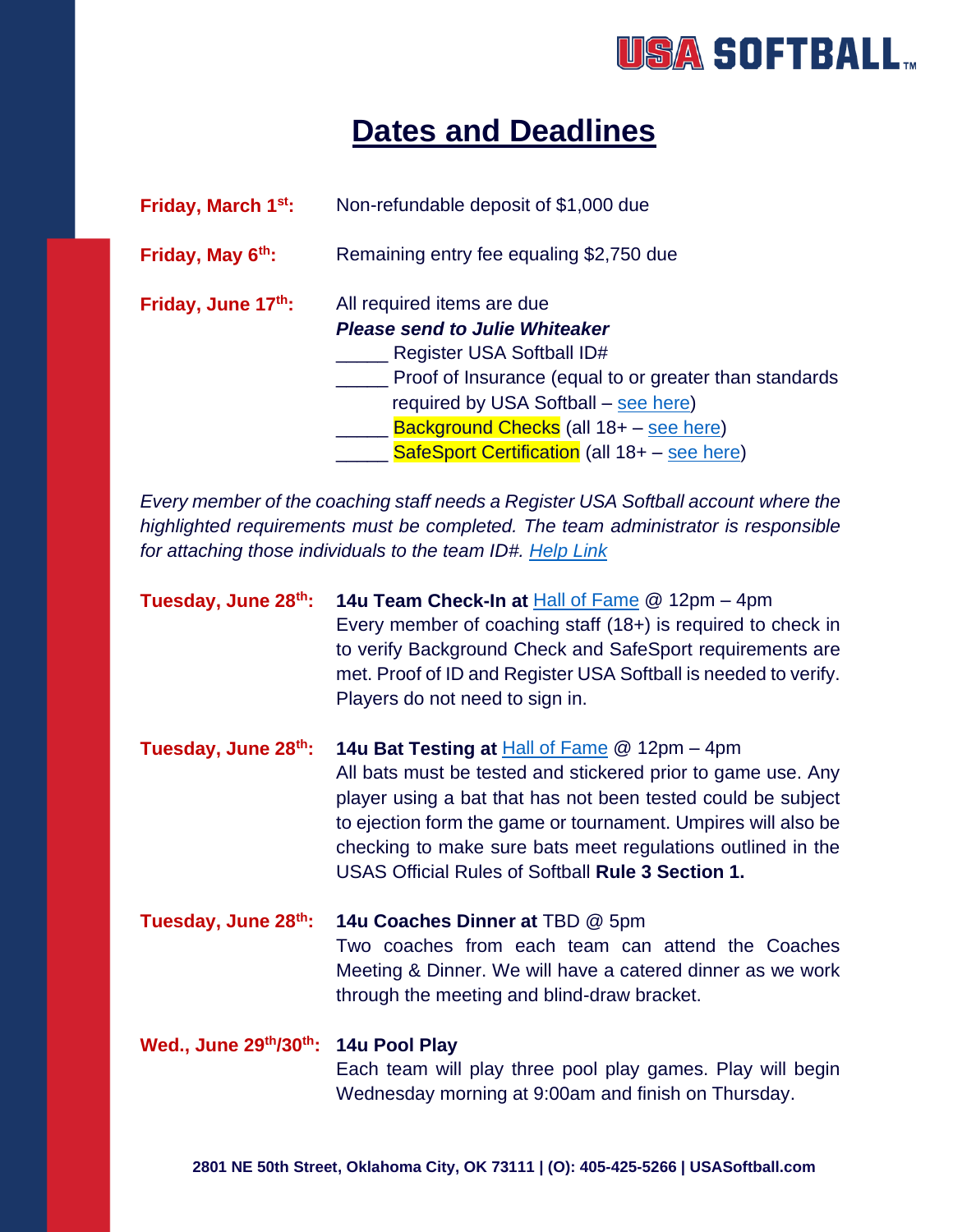

#### **Friday, July 1st – 4 th: 14u Bracket Play** (Championship Day is 7/4)

- **Sunday, July 10th: 16u/18u Team Check-In at** [Hall of Fame](https://www.teamusa.org/usa-softball/usa-softball-hall-of-fame-complex) @ 10am 4pm Every athlete and member of coaching staff (18+) is required to check in to verify Background Check and SafeSport requirements are met. Proof of ID and Register USA Softball is needed to verify. Players under the age of 18 do not need to sign in.
- **Sunday, July 10th: 16u/18u Bat Testing at** [Hall of Fame](https://www.teamusa.org/usa-softball/usa-softball-hall-of-fame-complex) @ 10am 4pm All bats must be tested and stickered prior to game use. Any player using a bat that has not been tested could be subject to ejection form the game or tournament. Umpires will also be checking to make sure bats meet regulations outlined in the USAS Official Rules of Softball **Rule 3 Section 1.**
- **Sunday, July 10th: 16u/18u Coaches Dinner at** TBD @ 5pm Two coaches from each team can attend the Coaches Meeting & Dinner. We will have a catered dinner as we work through the meeting and blind-draw bracket.
- **Mon., July 11th/12th: 16u/18u Pool Play** Each team will play three pool play games. Play will begin Monday morning at 9:00am and finish on Tuesday.
- **Wed. July 13th – 16th: 16u/18u Bracket Play** (Championship Day is 7/16)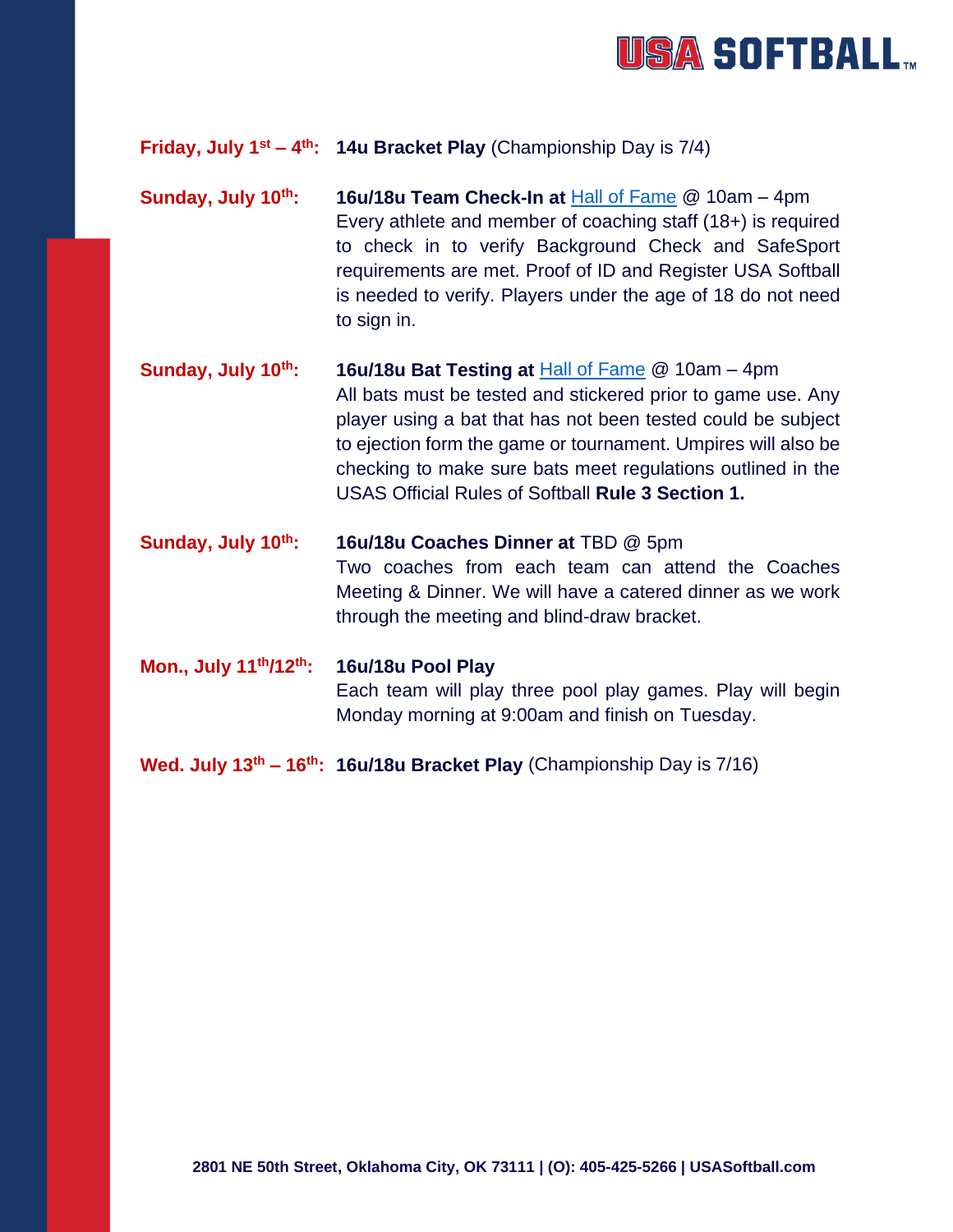## USA SOFTBALL.

### **Tournament Guidelines (A to Z)**

- **Admission:** There will be precautionary bag checks. Teams are allowed one ice chest with appropriate identification and consisting of only hydrating refreshments.
- **Badges:** All members of the coaching staff ages 18+ are required to visually display their USA Softball badges with proof of background check and SafeSport per USA Softball [Procedural](file:///C:/Users/Jwhiteaker/Downloads/USA%20Procedural%20Code%202822.pdf) Code.
- **Concessions:** Concessions will be operating. **No outside food or drinks will be allowed.**
- **Dugouts:** First/Top team listed on the schedule will be in the 3<sup>rd</sup> base dugouts; Second/Bottom team listed will be in the 1<sup>st</sup> base dugout, unless dugouts are already occupied from a previous game.
- **Game Changer:** All games will have scores kept via Game Changer. Do not approach scorekeepers about specific plays or statistics as we are not using GC for official stats.
- **Game Schedule:** Pool play games will be posted online no later than one week before first scheduled game. Teams are protected from playing someone from their own Association (where possible). Bracket is posted after the conclusion of the Coaches Dinner.
- **Game Times:** Game times listed on the official tournament bracket are forfeit times. Teams should be ready to start a game immediately after the preceding game is completed. The Tournament Director reserves the right to reassign fields to keep the tournament on schedule.
- **Inclement Weather:** In the event of inclement weather, the game must be resumed at the exact point where it was suspended. In the case of an evacuation, everyone in the park must take their belongings and go to their cars.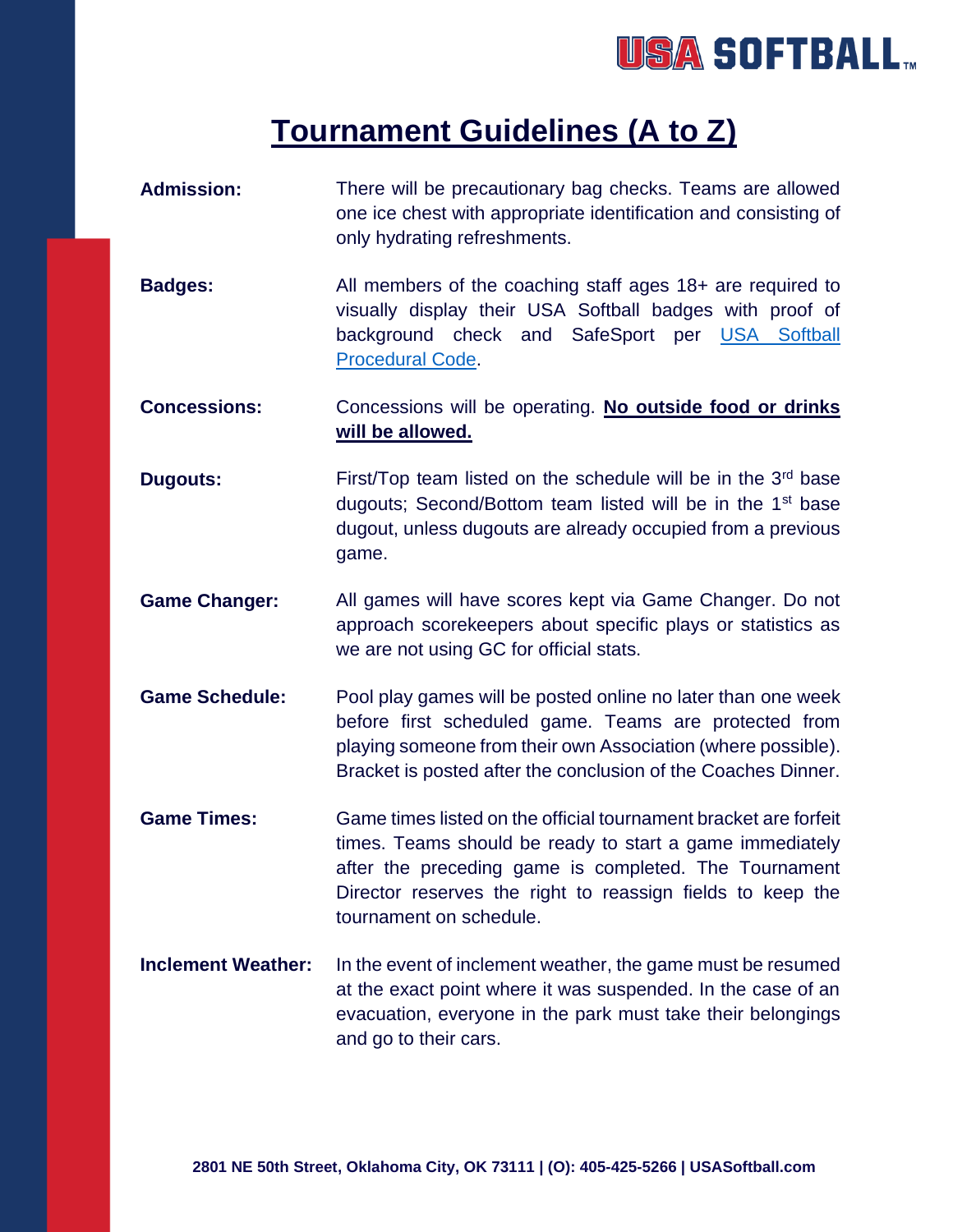

| <b>Line Drills:</b> | Line drills are prohibited from taking place on the infield until |
|---------------------|-------------------------------------------------------------------|
|                     | the Field Crew has completely exited. Outfielders are to utilize  |
|                     | the space beyond the temporary fence (when possible).             |

- **Line-Ups/Coin Toss:** Line-ups must be turned into the official scorekeeper no less than 30 minutes prior to game time. The coin toss will be done at Home Plate by an official umpire to determine Home/Visitor.
- **Live Updates:** Twitter <https://twitter.com/USASoftball>
- Live Stream: All games will be available for users to watch live **HERE**
- **Lodging:** This event is not a stay-to-play, however room blocks and group rates have been secured through [Hotel Partnerships.](https://www.teamusa.org/USA-Softball/USA-Softball-Hall-of-Fame-Complex/Hotel-Partners)
- **Medical:** Athletic Trainers will be on site at all times.

**Playing Rules:** [USA Softball Official Rules of Softball](file:///C:/Users/Jwhiteaker/Downloads/2022USASoftballRulebook.pdf)

- **Practice Contacts:** Mustang Parks & Rec **OKC Parks & Rec** (405) 376-3411 (405) 297-2211
- **Refund Policy:** Entry fees have a non-refundable policy on the first \$1,000. Refunds must be requested in writing to the Tournament Director and will not be granted once schedules have been posted.
- **Substitution Rule:** Teams can bat their entire roster and use free substitutions in pool play. Teams must comply with **Rule 4 Section 1 C1a & b** for lineups and **Rule 4 Section 6** for substitutions in bracket.
- **Time Limits:** Pool Play games are one hour and forty minutes (1:40) and finish the inning. Bracket Play will have no time limit and all seven innings will be played. Run ahead rule applies.
- **Visit OKC:** Find attractions and more [HERE!](https://www.visitokc.com/events/?utm_source=google&utm_medium=cpc&utm_campaign=Events%20-%20Local%20-%20SV&utm_term=oklahoma%20events&gclid=Cj0KCQiAjJOQBhCkARIsAEKMtO3AY0jUtCtzdSjTzsBZSEx5vH58tlNOEBXKdk4a8hJ1100eSoj0ZHQaAmmMEALw_wcB)
- **Warm-Up Areas:** Teams may use the space beyond the outfield temporary fence and hitting tunnels for warmups as long as they are not being used by the teams playing at that time. Pitchers are not allowed to warm up on the grass. The warning track and dirt areas are acceptable.